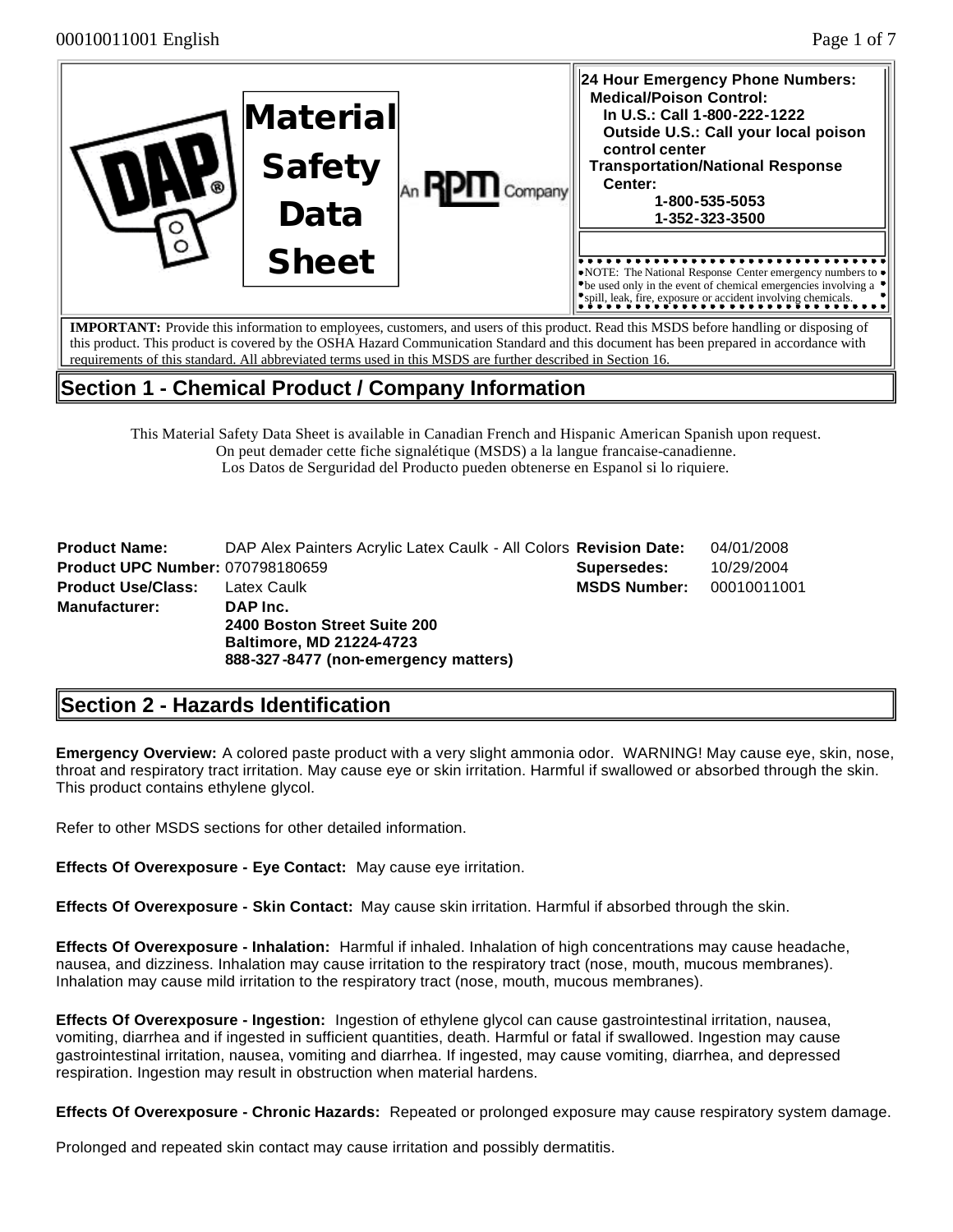#### 00010011001 English Page 2 of 7

The International Agency for Research on Cancer (IARC) has determined that crystalline silica in the form of quartz or cristobalite that is inhaled from occupational sources is carcinogenic to humans (Group 1- carcinogenic to humans). Refer to IARC Monograph 68, Silica, Some Silicates and Organic Fibres (published in June 1997) in conjunction with the use of these materials. The National Toxicology Program (NTP) classifies respirable crystalline silica as "known to be a human carcinogen". Refer to the 9th Report on Carcinogens (2000). The American Conference of Governmental Industrial Hygienists (ACGIH) classifies crystalline silica, quartz, as a suspected human carcinogen (Group A2). Breathing dust containing respirable crystalline silica may not cause noticeable injury or illness even though permanent lung damage may be occurring. Inhalation of dust may have the following serious chronic health effects: Excessive inhalation of respirable dust can cause pneumoconiosis, a respiratory disease, which can result in delayed, progressive, disabling and sometimes fatal lung injury. Symptoms include cough, shortness of breath, wheezing, non-specific chest illness and reduced pulmonary function. Smoking exacerbates this disease. Individuals with pneumoconiosis are predisposed to develop tuberculosis. There is some evidence that breathing respirable crystalline silica or the disease silicosis is associated with an increased incidence of significant disease endpoints such as scleroderma (an immune system disorder manifested by fibrosis of the lungs, skin and other internal organs) and kidney disease. Prolonged, repeated, or high exposures may cause weakness and depression of the central nervous system. Overexposure may cause kidney, cardiovascular, skin and liver damage.

Formaldehyde vapor is a known animal carcinogen according to OSHA and NTP and is considered possibly carcinogenic to humans by inhalation. The International Agency for Research on Cancer considers formaldehyde to be a human carcinogen.

A mixture of diisodecyl phthalate and diisononyl phthalate has been tested in a two-generation toxicity study in laboratory animals. No effects on reproductive parameters were seen. However, a small but statistically significant increase in early offspring mortality was seen at high oral doses. The significance of this to humans is uncertain.

The mixture of phthalate esters contained within this product has been shown to cause developmental effects at high doses in laboratory animals when administered orally by gavage in a developmental study and developmental and fertility effects when administered at high doses by feed in a two-generation reproduction study. The potential risk from occupational and consumer exposure is considered to be very low, based on limited relevance of the rodent findings to humans and the large safety margins between exposure and the effect levels.

Ethylene Glycol may cause kidney and liver damage upon prolonged and repeated overexposures. Studies have shown that repeated inhalation of ethylene glycol has produced adverse cardiovascular changes in laboratory animals. Ethylene glycol has been shown to cause birth defects in laboratory animals.

#### **Primary Route(s) Of Entry:** Skin Contact, Inhalation, Eye Contact

**Medical Conditions which May be Aggravated by Exposure:** None known.

#### **Carcinogenicity:**

| CAS No.    | Chemical Name       | <b>ACGIH</b>                   | OSHA                     | IARC                 | NTP                     |
|------------|---------------------|--------------------------------|--------------------------|----------------------|-------------------------|
| 14808-60-7 | Silica, crystalline | Suspected human<br>carcinogen. | Not Listed.              | Human carcinogen.    | Known carcinogen.       |
| 13463-67-7 | Titanium dioxide    | Not Listed.                    | Not Listed.              | Possible carcinogen. | Not Listed.             |
| $50-00-0$  | Formaldehyde        | Suspected human<br>carcinogen. | Potential cancer hazard. | Human carcinogen.    | Anticipated carcinogen. |

# **Section 3 - Composition / Information On Ingredients Chemical Name CASRN Wt%**

| Limestone                      | $1317 - 65 - 3$  | $40 - 70$   |
|--------------------------------|------------------|-------------|
| Branched and linear phthalates | Proprietary      | $1 - 5$     |
| Stoddard solvent               | 8052-41-3        | $0.5 - 1.5$ |
| Ethylene glycol                | $107 - 21 - 1$   | $0.1 - 1.0$ |
| Silica, crystalline            | 14808-60-7       | $0.1 - 1.0$ |
| Titanium dioxide               | $13463 - 67 - 7$ | $0.1 - 1.0$ |
| Ammonia                        | 7664-41-7        | $0.1 - 1.0$ |
| Formaldehyde                   | $50-00-0$        | < 0.009     |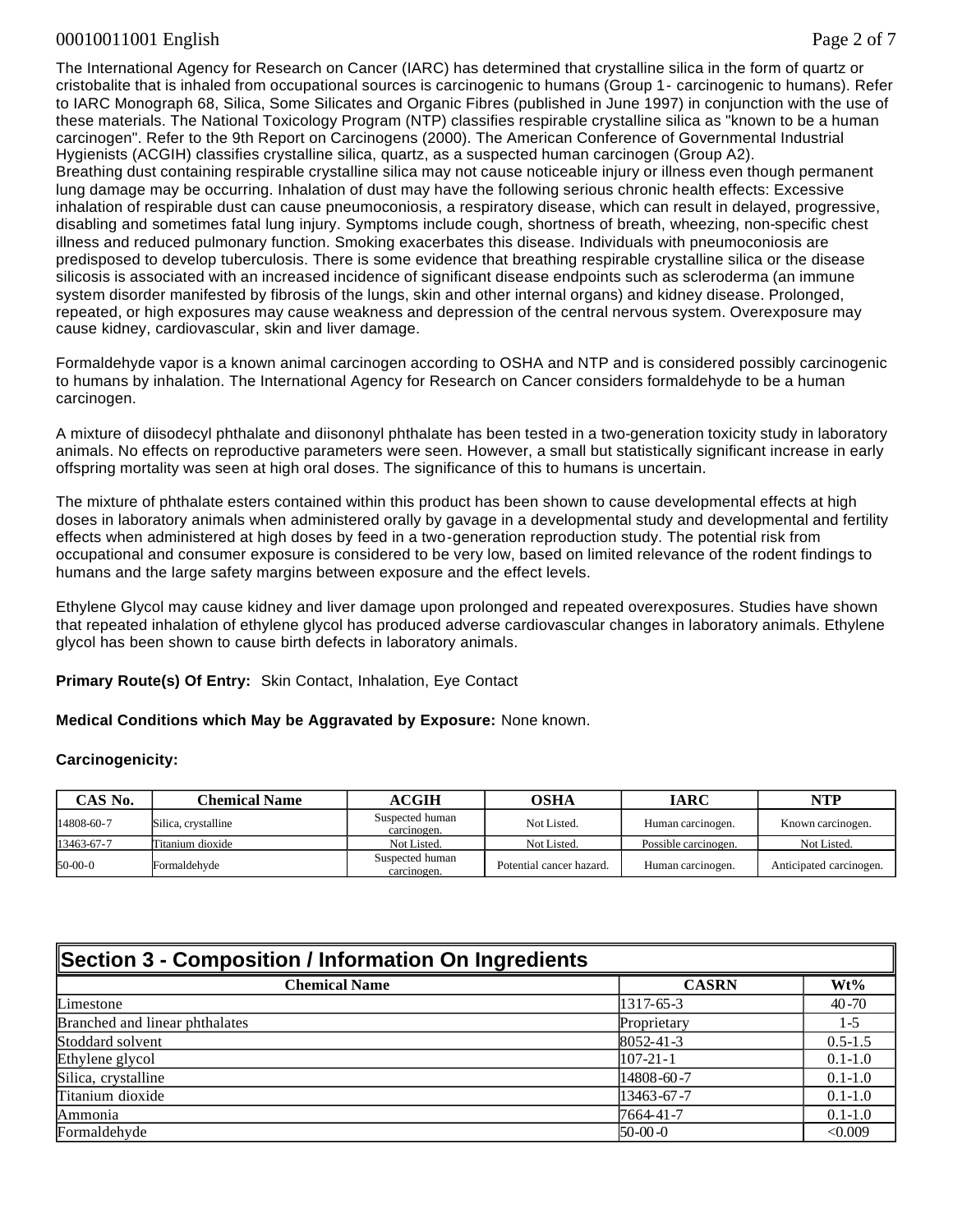### **Section 4 - First Aid Measures**

**First Aid - Eye Contact:** In case of contact, immediately flush eyes with large quantities of water for at least 15 minutes until irritation subsides. Get medical attention immediately.

**First Aid - Skin Contact:** Wash off immediately with soap and plenty of water for at least 15 minutes. Get medical aid if symptoms persist. If skin irritation persists, call a physician. Remove and wash contaminated clothing. In case of contact, immediately flush skin with plenty of water while removing contaminated clothing and shoes.

**First Aid - Inhalation:** If inhaled, remove to fresh air. If breathing is difficult, leave the area to obtain fresh air. If continued breathing difficulty is experienced, get medical attention immediately.

**First Aid - Ingestion:** If swallowed, DO NOT INDUCE VOMITING. Get medical attention immediately. If ingested, drink 2 glasses of water. Immediately see a physician. Never give anything by mouth to an unconscious person.

**Note to Physician:** None.

**COMMENTS:** If over-exposure occurs, call your poison control center at 1 -800-222-1222.

### **Section 5 - Fire Fighting Measures**

**Extinguishing Media:** Carbon Dioxide, Dry Chemical, Foam, Water Fog

**Unusual Fire And Explosion Hazards:** No special protective measures against fire required.

**Special Firefighting Procedures:** Wear self-contained breathing apparatus pressure-demand (NIOSH approved or equivalent) and full protective gear. Use water spray to cool exposed surfaces.

### **Section 6 - Accidental Release Measures**

**Steps To Be Taken If Material Is Released Or Spilled:** Wear proper protective equipment as specified in Section 8. Use absorbent material or scrape up dried material and place in container.

## **Section 7 - Handling And Storage**

**Handling:** KEEP OUT OF REACH OF CHILDREN! DO NOT TAKE INTERNALLY. Avoid breathing vapor and contact with eyes, skin and clothing. Use only with adequate ventilation. Open all windows and doors or use other means to ensure cross-ventilation and fresh air entry during application and drying. Odor is not an adequate warning for hazardous conditions. Wash thoroughly after handling.

**Storage:** Do not store at temperatures above 120 degrees F. Store containers away from excessive heat and freezing. Close container after each use. Store away from caustics and oxidizers.

| Section 8 - Exposure Controls / Personal Protection |                |                  |                   |                   |                                    |                  |                  |                |
|-----------------------------------------------------|----------------|------------------|-------------------|-------------------|------------------------------------|------------------|------------------|----------------|
| Chemical Name                                       | <b>CASRN</b>   | <b>ACGIH TWA</b> | <b>ACGIH STEL</b> | <b>ACGIH CEIL</b> | <b>OSHA TWA</b>                    | <b>OSHA STEL</b> | <b>OSHA CEIL</b> | <b>Skin</b>    |
| Limestone                                           | 1317-65-3      | 10 MGM3          | N.E.              | N.E.              | 5 MGM3<br>(respirable<br>fraction) | N.E.             | N.E.             | No.            |
| Branched and linear phthalates                      | Proprietary    | N.E.             | N.E.              | N.E.              | N.E.                               | N.E.             | N.E.             | No             |
| Stoddard solvent                                    | 8052-41-3      | <b>100 PPM</b>   | N.E.              | N.E.              | <b>500 PPM</b>                     | N.E.             | N.E.             | No             |
| Ethylene glycol                                     | $107 - 21 - 1$ | N.E.             | N.E.              | 100 MGM3          | N.E.                               | N.E.             | N.E.             | N <sub>0</sub> |
| Silica, crystalline                                 | 14808-60-7     | $0.05$ MGM3      | N.E.              | N.E.              | $10/(%SiO2 + 2)$<br>MGM3           | N.E.             | N.E.             | No             |
| Titanium dioxide                                    | 13463-67-7     | 10 MGM3          | N.E.              | N.E.              | 15 MGM3                            | N.E.             | N.E.             | No             |
| Ammonia                                             | 7664-41-7      | <b>25 PPM</b>    | 35 PPM            | N.E.              | 50 PPM                             | N.E.             | N.E.             | No             |
|                                                     |                |                  |                   |                   |                                    |                  |                  |                |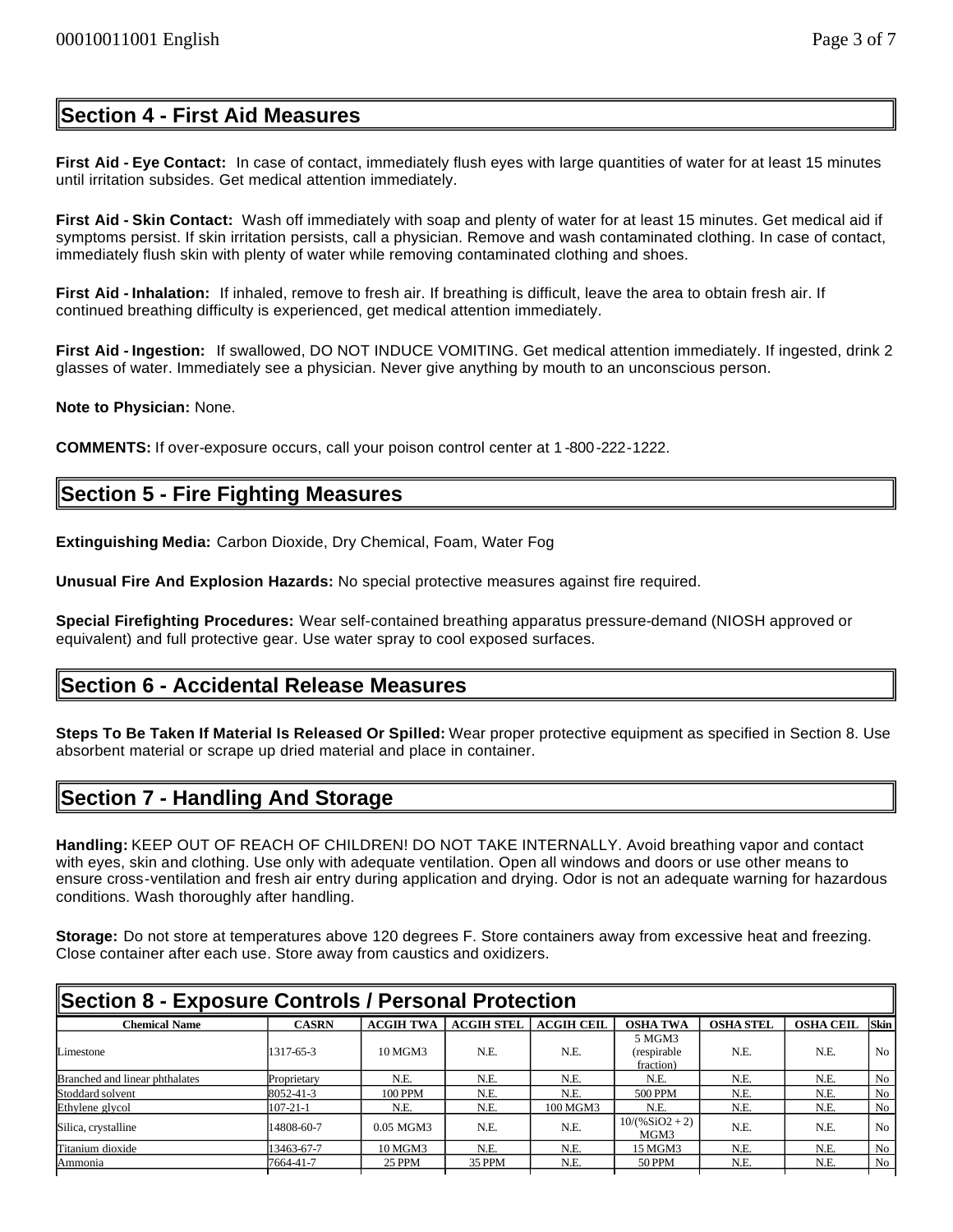| 00010011001 English |           |     |      |           |          |         | Page 4 of 7 |    |
|---------------------|-----------|-----|------|-----------|----------|---------|-------------|----|
| Formaldehyde        | $50-00-0$ | N.E | N.E. | $0.3$ PPM | 0.75 PPM | $2$ PPM | N.E.        | No |

#### **Exposure Notes:**

14808-60-7 The 2002 ACGIH Threshold Limit Values for Chemical Substances and Physical Agents lists the median Respirable Particulate Mass (RPM) point for crystalline silica at 4.0 microns in terms of the particle's aerodynamic diameter.

The TLVs for crystalline silica represent the respirable fraction.

OSHA PEL TWA for Quartz is calculated using the following formula: 10 mg/m3/(% SiO2 + 2). Both concentration and percent quartz for the application of this limit are to be determined from the fraction passing a size selector with the following characteristics.

| Aerodynamic diameter ( unit density sphere )    Percent passing selector |  |
|--------------------------------------------------------------------------|--|
|                                                                          |  |
|                                                                          |  |
|                                                                          |  |
|                                                                          |  |
|                                                                          |  |

50-00-0 Formaldehyde is a specially regulated substance for which an OSHA chemical-specific exposure standard exits. Detailed information regarding this substance may be found in 29 CFR 1910.1048. Medical surveillance information regarding this substance may be found in Appendix C to 29 CFR 1910.1048.

**Precautionary Measures:** Contact lenses pose a special hazard; soft lenses may absorb and all lenses concentrate irritants.

**Engineering Controls:** Good general ventilation should be sufficient to control airborne levels. Ensure adequate ventilation, especially in confined areas. Local ventilation of emission sources may be necessary to maintain ambient concentrations below recommended exposure limits.

**Respiratory Protection:** In case of insufficient ventilation, wear suitable respiratory equipment. A NIOSH-approved air purifying respirator with an organic vapor cartridge or canister may be necessary under certain circumstances where airborne concentrations are expected to exceed exposure limits. A respiratory protection program that meets the OSHA 1910.134 and ANSI Z88.2 requirements must be followed whenever workplace conditions warrant a respirator's use. National Institute for Occupational Safety and Health (NIOSH) has recommended that the permissible exposure limit be changed to 50 micrograms respirable free silica per cubic meter of air (0.05 mg/m3) as determined by a full shift sample up to 10-hour work shift.

**Skin Protection:** Rubber gloves. Natural rubber, butyl rubber and polyvinyl chloride gloves are not suitable protection against the phthalates contained within this product; neoprene is recommended.

**Eye Protection:** Goggles or safety glasses with side shields.

**Other protective equipment:** Not required under normal use.

**Hygienic Practices:** Wash hands before breaks and at the end of workday. Remove and wash contaminated clothing before re-use.

**Important:** Listed Permissible Exposure Levels (PEL) are from the U.S. Dept. of Labor OSHA Final Rule Limits (CFR 29 1910.1000); these limits may vary between states.

**Note:** An employee's skin exposure to substances having a "YES" in the "SKIN" column in the table above shall be prevented or reduced to the extent necessary under the circumstances through the use of gloves, coveralls, goggles or other appropriate personal protective equipment, engineering controls or work practices.

# **Section 9 - Physical And Chemical Properties**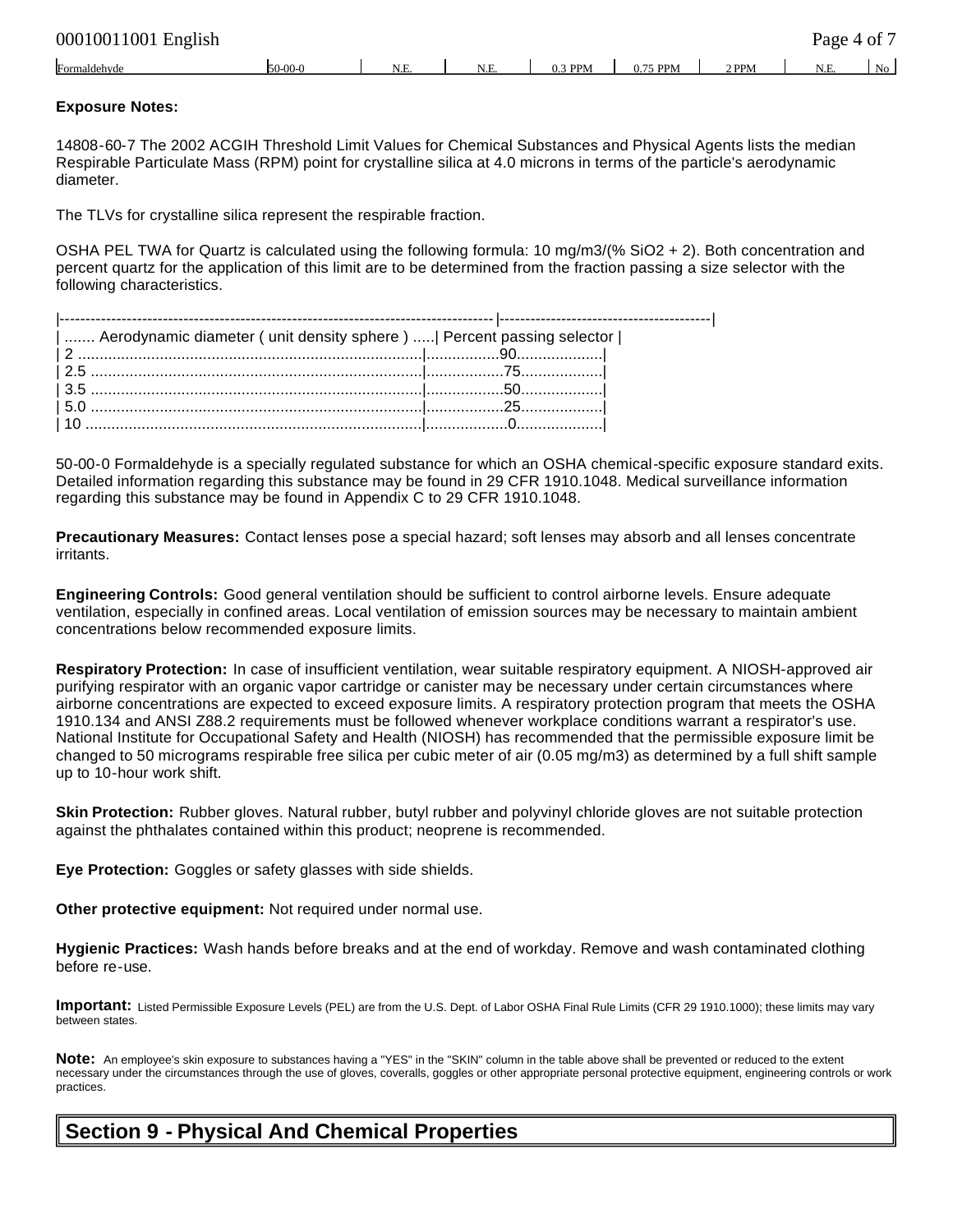| <b>Boiling Range:</b>                     | Not Established                        | <b>Vapor Density:</b>                           | Heavier Than Air            |
|-------------------------------------------|----------------------------------------|-------------------------------------------------|-----------------------------|
| Odor:                                     | Very Slight Ammonia                    | <b>Odor Threshold:</b>                          | Not Established             |
| <b>Color:</b>                             | Colored                                | <b>Evaporation Rate:</b>                        | Slower Than n-Butyl Acetate |
| Solubility in H2O:                        | Not Established                        | <b>Specific Gravity:</b>                        | 1.6                         |
| <b>Freeze Point:</b>                      | Not Established                        | pH:                                             | Between 7.0 and 12.0        |
| <b>Vapor Pressure:</b>                    | Not Established                        | Viscosity:                                      | Not Established             |
| <b>Physical State:</b>                    | Paste                                  | <b>Flammability:</b>                            | Non-Flammable               |
| Flash Point, F:                           | Greater than 200 degrees<br>Fahrenheit | Method:                                         | (Seta Closed Cup)           |
| Lower Explosive Limit, %: Not Established |                                        | <b>Upper Explosive Limit, %:Not Established</b> |                             |

When reported, vapor pressure of this product has been calculated theoretically based on its constituent makeup and has not been determined experimentally.

(See section 16 for abbreviation legend)

### **Section 10 - Stability And Reactivity**

**Conditions To Avoid:** Excessive heat and freezing.

**Incompatibility:** Incompatible with strong bases and oxidizing agents.

**Hazardous Decomposition Products:** Normal decomposition products, i.e., COx, NOx.

**Hazardous Polymerization:** Hazardous polymerization will not occur under normal conditions.

**Stability:** Stable under recommended storage conditions.

### **Section 11 - Toxicological Information**

| <b>Product LD50: Not Established</b> |                 | <b>Product LC50: Not Established</b> |                         |
|--------------------------------------|-----------------|--------------------------------------|-------------------------|
| <b>CASRN</b>                         | Chemical Name   | <b>LD50</b>                          | <b>LC50</b>             |
| $107 - 21 - 1$                       | Ethylene glycol | Rat:4700 mg/kg                       | Rat:10876 mg/kg         |
| 7664-41-7                            | Ammonia         |                                      | Rat:2000 ppm/4H         |
| $50-00-0$                            | Formaldehvde    |                                      | Rat: $203 \text{ mg/m}$ |

**Significant Data with Possible Relevance to Humans:** This product contains trace amounts of free formaldehyde. OSHA and NTP identify formaldehyde as a potential carcinogen. IARC identifies formaldehyde as a human carcinogen. Formaldehyde has been shown to cause mutations in a variety of in-vitro test systems, the significance of which to humans is unknown. There should be minimal risk when used with ventilation adequate to keep the atmospheric concentration of formaldehyde below the recommended exposure limits.

Maintain adequate ventilation to prevent exposure above current OSHA / ACGIH exposure limits. Workplace monitoring of the air to define formaldehyde exposure levels may be necessary.

In a two-year inhalation study, rats showed carcinogenic effects in the respiratory system at 15 ppm of formaldehyde.

### **Section 12 - Ecological Information**

**Ecological Information:** Ecological injuries are not known or expected under normal use.

### **Section 13 - Disposal Information**

**Disposal Information:** Dispose of material in accordance with all federal, state and local regulations. State and Local regulations/restrictions are complex and may differ from Federal regulations. Responsibility for proper waste disposal is with the owner of the waste.

#### **EPA Waste Code if Discarded (40 CFR Section 261):** None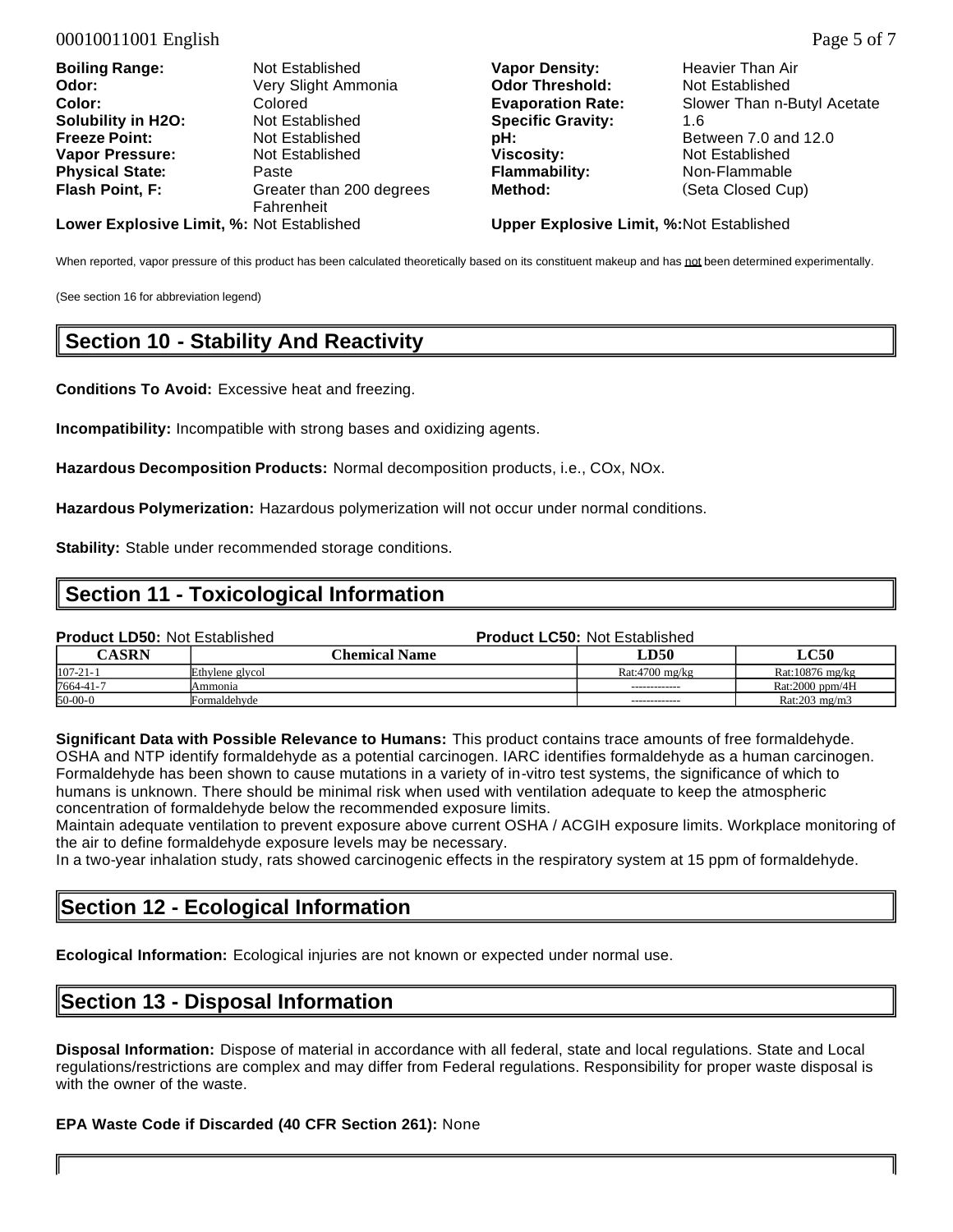## **Section 14 - Transportation Information**

| <b>DOT Proper Shipping</b><br>Name: | Not Regulated | <b>Packing Group:</b>    | N.A. |
|-------------------------------------|---------------|--------------------------|------|
| <b>DOT Technical Name:</b>          | N.A.          | <b>Hazard Subclass:</b>  | N.A. |
| <b>DOT Hazard Class:</b>            | N.A.          | <b>DOT UN/NA Number:</b> | N.A. |

Note: The shipping information provided is applicable for domestic ground transport only. Different categorization may apply if shipped via other modes of transportation and/or to non-domestic destinations.

### **Section 15 - Regulatory Information**

#### **CERCLA - SARA Hazard Category:**

This product has been reviewed according to the EPA 'Hazard Categories' promulgated under Sections 311 and 312 of the Superfund Amendment and Reauthorization Act of 1986 (SARA Title III) and is considered, under applicable definitions, to meet the following categories:

Immediate Health Hazard, Chronic Health Hazard

#### **SARA Section 313:**

This product contains the following substances subject to the reporting requirements of Section 313 of Title III of the Superfund Amendment and Reauthorization Act of 1986 and 40 CFR part 372:

None

#### **Toxic Substances Control Act:**

All ingredients in this product are either on TSCA inventory list, or otherwise exempt.

This product contains the following chemical substances subject to the reporting requirements of TSCA 12(B) if exported from the United States:

None

#### **New Jersey Right-to-Know:**

The following materials are non-hazardous, but are among the top five components in this product:

| <b>Chemical Name</b>  | <b>CAC NL</b><br>√umber |
|-----------------------|-------------------------|
| Water                 | $7732 - 18$ -           |
| Non-Hazardous Polymer | Proprietary             |
| Acrylic polymer       | Proprietary             |

#### **Pennsylvania Right-to-Know:**

The following non-hazardous ingredients are present in the product at greater than 3%:

| <b>Chemical Name</b>  | $\gamma$ $\sim$ S Number |
|-----------------------|--------------------------|
| Water                 | 7732-18-.                |
| Non-Hazardous Polymer | Proprietary              |
| Acrylic polymer       | Proprietary              |

#### **California Proposition 65:**